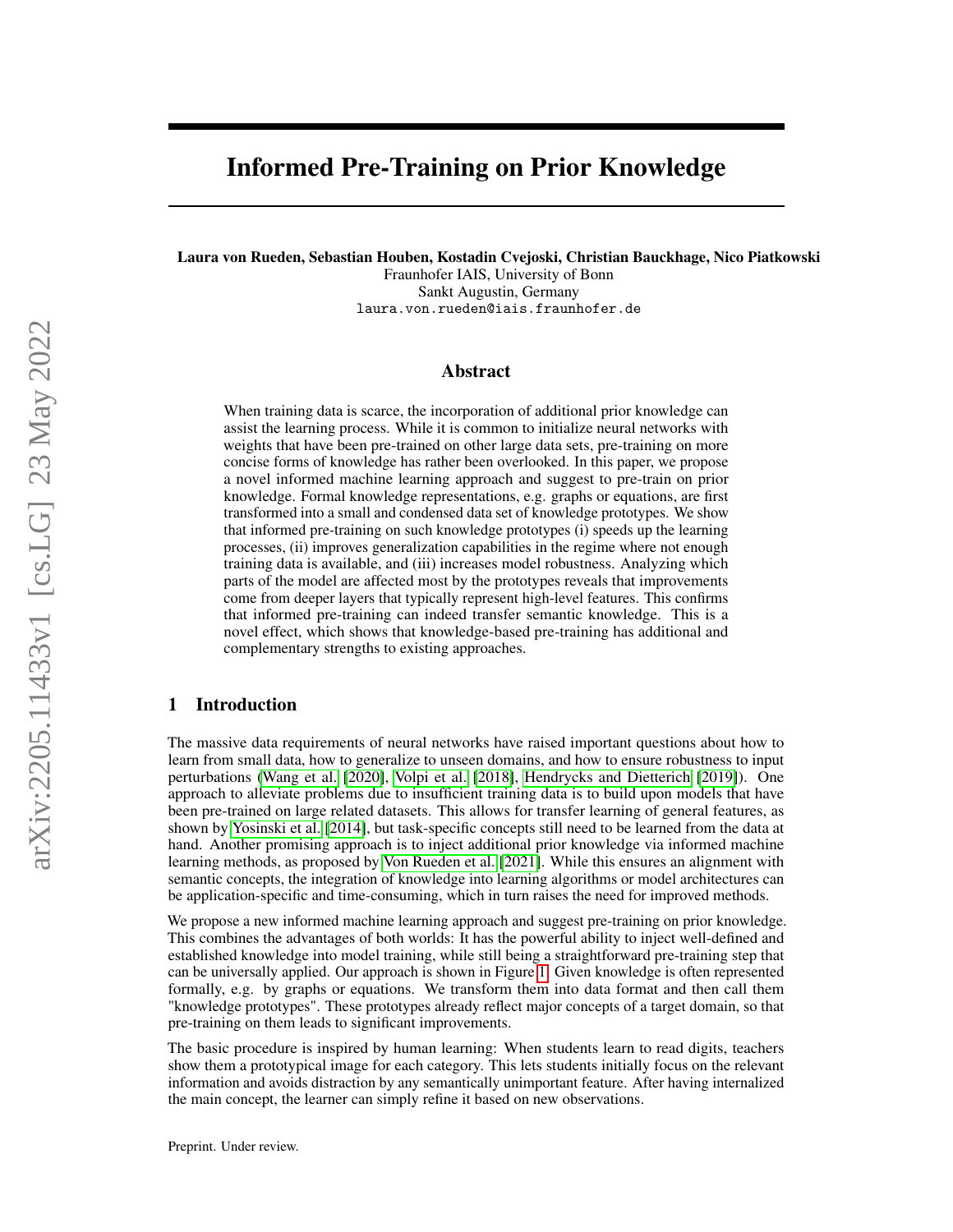<span id="page-1-0"></span>

Figure 1: Approach overview. We propose informed pre-training on prior knowledge in order to improve neural network training, especially when real data is scarce. Prior knowledge is often given by formal representations, e.g. by graph structures, image templates, or scientific equations. We transform these into data format and call them "knowledge prototypes". This allows for informed pre-training, i.e. to train a model on prior knowledge. Afterwards, the pre-trained model is finetuned on real training data. The informed pre-training leads to significantly increased generalization capabilities and improved robustness.

Driven by the question whether pre-training on knowledge prototypes can improve the learning process, we investigate the task of image classification and consider three different datasets, namely GTSRB [\(Stallkamp et al.](#page-10-0) [\[2011\]](#page-10-0)), MNIST [\(LeCun et al.](#page-10-1) [\[2010\]](#page-10-1)) and USPS [\(Hull](#page-9-1) [\[1994\]](#page-9-1)). Additional experiments with the NOAA CO2 dataset [\(Dlugokencky and Tans](#page-9-2) [\[2021\]](#page-9-2)) also show the applicability to regression problems. We compare pre-training on knowledge prototypes to several baselines which go beyond default initialization and involve traditional data-based pre-training as well as other informed learning strategies.

An advantage of our method is that it can be applied to various knowledge formalization types and different domains. It is neither restricted to the types that we use in this paper (i.e. graph structures, image templates, and scientific equations) nor domain specific. Instead informed pre-training can be used for any kind of prior knowledge that can be transformed into a data format, e.g. by rendering or simulation, and might be especially beneficial for those domains where real data acquisition is hard. For a more extensive overview of knowledge types and domains in informed machine learning we refer to the survey of [Von Rueden et al.](#page-11-3) [\[2021\]](#page-11-3).

The main contributions and findings of this paper can be summarized as follows:

- We present pre-training on prior knowledge as a novel approach to informed machine learning. In contrast to existing pre-training approaches, our method does not rely on reusing the implicit information from large datasets but instead utilizes concise and controllable prior knowledge that is given by a small set of prototypes. To the best of our knowledge this approach has not been considered or studied before and constitutes a novel avenue for informed machine learning.
- Our results show that pre-training on knowledge prototypes leads to faster training convergence and can improve test accuracy for small training data by up to 11%. Furthermore, we obtain an increase of 15% on out-of-distribution robustness.
- We provide an in-depth analysis by investigating the transfer learning contribution of individual neural network layers. For traditional data-based pre-training, performance benefits arise from transferring early layers. In contrast, we observe that, for our knowledgebased pre-training, improvements stem from deeper layers which tend to represent semantic concepts. This is a novel effect which shows that pre-training on semantic features is viable and significantly different to existing approaches. We refer to this effect as "informed transfer learning".
- We compare our approach to ImageNet pre-training and find that the latter can be further improved by subsequently pre-training on knowledge prototypes. We find an additional increase of 13% in test accuracy for small-data scenarios. This further confirms the complementary advantages of data-based and knowledge-based pre-training.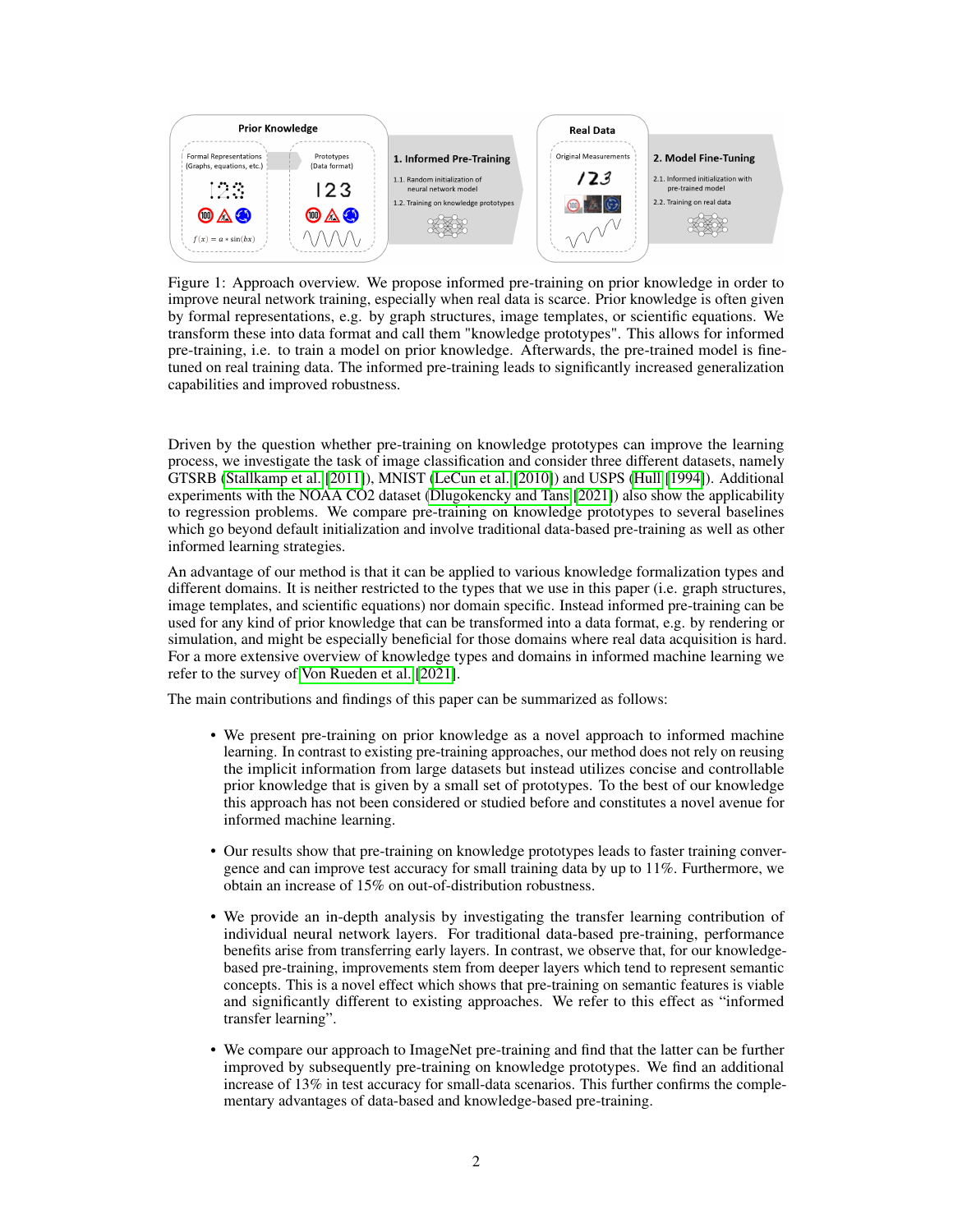<span id="page-2-0"></span>

Figure 2: Informed pre-training on knowledge prototypes leads to a learning speed-up and improves generalization for small training data. The training loss [\(a\)](#page-2-0) does not encounter local minima or saddle points but instead shows a continuous descent. This suggests, that informed pre-training can initialize the learning algorithm in favourable regions of the loss landscape, Moreover, for small training data the accuracy converges to a higher and better value [\(c\)](#page-2-0). This effect can be further intensified when augmenting the knowledge prototypes.

# 2 Related Work

Our paper is located at the intersection of informed machine learning, pre-training, and transfer learning and also relates to the use of prototypes in artificial intelligence.

Informed Machine Learning. Informed learning describes the idea to improve data-based learning systems through the integration of additional prior knowledge [\(Von Rueden et al.](#page-11-3) [\[2021\]](#page-11-3)). The utilization of prior information for regularization has already been discussed many years ago in the context of statistical learning theory [\(Vapnik](#page-10-2) [\[1995\]](#page-10-2), [Niyogi et al.](#page-10-3) [\[1998\]](#page-10-3)). Recently, knowledge injection into neural networks became a popular approach to alleviate the problem of small training data or to ensure knowledge conformity. As outlined by the taxonomy of informed machine learning, given knowledge representations can be integrated into the machine learning pipeline using different approaches [\(Von Rueden et al.](#page-11-3) [\[2021\]](#page-11-3)). For example, logic rules and physical equations can be integrated into the loss function as constraints [\(Diligenti et al.](#page-9-3) [\[2017\]](#page-9-3), [Stewart and Ermon](#page-10-4) [\[2017\]](#page-10-4)), or they can be incorporated into the model architecture as inductive biases [\(Battaglia et al.](#page-9-4) [\[2018\]](#page-9-4), [Karniadakis et al.](#page-10-5) [\[2021\]](#page-10-5)). Recently it has also been shown that logic rules describing object shapes can be used to improve adversarial robustness [\(Gürel et al.](#page-9-5) [\[2021\]](#page-9-5)).

Pre-Training & Transfer Learning. The weights of a neural network are usually initialized randomly [\(Glorot and Bengio](#page-9-6) [\[2010\]](#page-9-6), [He et al.](#page-9-7) [\[2015\]](#page-9-7)) but can also be initialized by reusing the parameters from a pre-trained model. It can then be fine-tuned on given training data for the target task. [Erhan et al.](#page-9-8) [\[2009\]](#page-9-8) studied the advantages of unsupervised pre-training and found that it leads to better performing classifiers and is beneficial with small training datasets. They concluded that this is not only an improved optimization procedure but also leads to better generalization. In the last years, supervised pre-training on the ImageNet dataset [\(Deng et al.](#page-9-9) [\[2009\]](#page-9-9)) became a common transfer learning approach, especially for computer vision tasks [\(Yosinski et al.](#page-11-2) [\[2014\]](#page-11-2), [Huh et al.](#page-9-10) [\[2016\]](#page-9-10), [Neyshabur et al.](#page-10-6) [\[2020\]](#page-10-6)). This approach is also used in the context of few-shot learning, i.e. generalizing from only a few examples [\(Wang et al.](#page-11-0) [\[2020\]](#page-11-0)). [He et al.](#page-9-11) [\[2019\]](#page-9-11) put the advantages of pre-training with ImageNet into question and claimed that it does not necessarily result in better test performance but only in a speed-up of the learning process. Nevertheless, [Hendrycks et al.](#page-9-12) [\[2019\]](#page-9-12) showed that pre-training can improve robustness.

Several of the above mentioned works also studied layer transferability [\(Erhan et al.](#page-9-8) [\[2009\]](#page-9-8), [Yosinski](#page-11-2) [et al.](#page-11-2) [\[2014\]](#page-11-2), [Neyshabur et al.](#page-10-6) [\[2020\]](#page-10-6)). They found that the largest benefits in performance stem from pre-training the early layers. These often represent general features and low-level statistics of the data.

Prototypes. In the context of machine learning, prototypes are representatives of a data distribution.

Such prototypes can be available from prior knowledge. This is quite natural in the computer vision domain, where prototypical images or structural prototypes are traditionally used as templates for object classification. For example, [Hastie and Tibshirani](#page-9-13) [\[1994\]](#page-9-13) used deformable prototypes for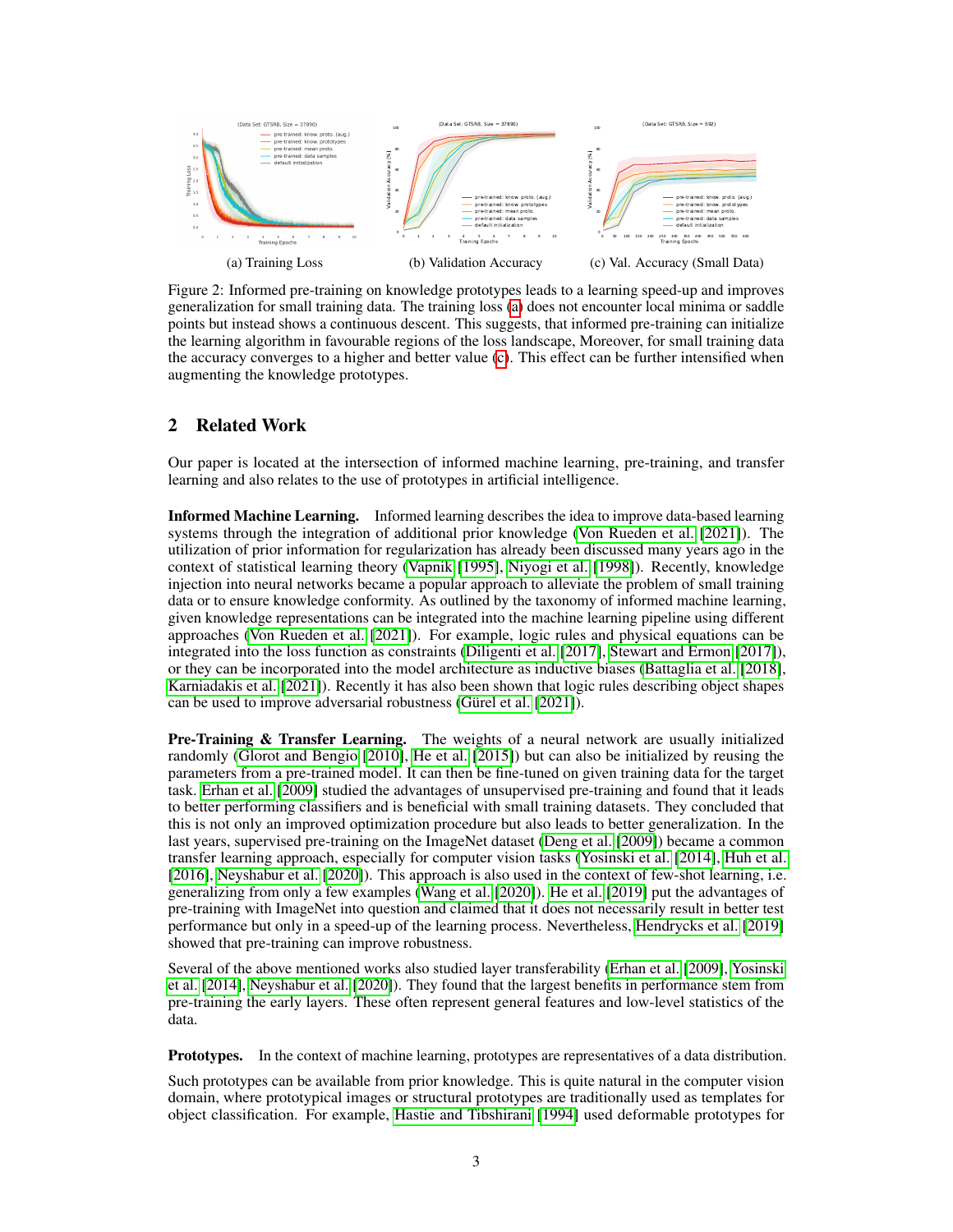<span id="page-3-0"></span>

Figure 3: Pre-training on knowledge prototypes improves generalization for small training data, as well as robustness for all data set sizes. The figures show the test accuracies for different training data sizes, which account for  $0.1\%, 1\%, 10\%$ , and  $100\%$  of the full data set. Informed pre-training consistently improves the test accuracy for smaller data subsets. Figure [\(b\)](#page-3-0) shows out-of-distribution robustness. Here, informed pre-training improves even the results on the full data set.

handwritten digit recognition, or [Larsson and Felsberg](#page-10-7) [\[2011\]](#page-10-7) used spatial prototypes for traffic sign recognition. Prototypical images are also used in modern approaches, especially when dealing with small datasets. They can, for example, be the basis for creating synthetic training data [\(Spata et al.](#page-10-8) [\[2019\]](#page-10-8), or be employed with autoencoders for one-shot learning [\(Kim et al.](#page-10-9) [\[2019\]](#page-10-9).

When prototypes are not yet available, they can also be learned from the dataset. Prototypical data elements can be automatically identified and then used for analysis of model explainability [\(Kim et al.](#page-10-10) [\[2016\]](#page-10-10), [Li et al.](#page-10-11) [\[2018\]](#page-10-11), [Chen et al.](#page-9-14) [\[2019\]](#page-9-14). It is also possible to identify such prototypes in the latent space and use them implicitly within so called prototypical networks [\(Snell et al.](#page-10-12) [\[2017\]](#page-10-12).

Moreover, there are also parallels between our work and curriculum or continual learning [\(Bengio](#page-9-15) [et al.](#page-9-15) [\[2009\]](#page-9-15), [Mobahi and Fisher III](#page-10-13) [\[2015\]](#page-10-13)). The main difference is that curriculum learning usually uses a subset of training examples, not synthetic prototypes.

## 3 Informed Pre-Training on Prior Knowledge

We investigate the effect of pre-training on prototypes derived from prior knowledge. In the following, we briefly describe the practical approach. A mathematical formalization that further motivates the approach can be found in the Appendix.

From a practical point of view our approach consists of the following two main phases, as illustrated in Figure [1:](#page-1-0)

- 1. Model pre-training
	- 1.1. Initialization of neural network model
	- 1.2. Training on knowledge prototypes
- 2. Model fine-tuning
	- 2.1. Informed initialization with pre-trained model
	- 2.2. Training on real data

In the first phase, the model is trained only on the prototypes. Taking into account that the number of model parameters is much bigger then the number of samples, we consciously let the model memorize the prototypes and run the learning algorithm until the training loss approaches zero. In this situation this is favourable because the prototypes contain no noise and we want to fully exploit the prior knowledge. We further support this design choice with the recent findings about the double-descent risk curve, which describes the effect that in an over-parameterized regime a decreasing test error can be observed [\(Belkin et al.](#page-9-16) [\[2019\]](#page-9-16), [Nakkiran et al.](#page-10-14) [\[2020\]](#page-10-14)).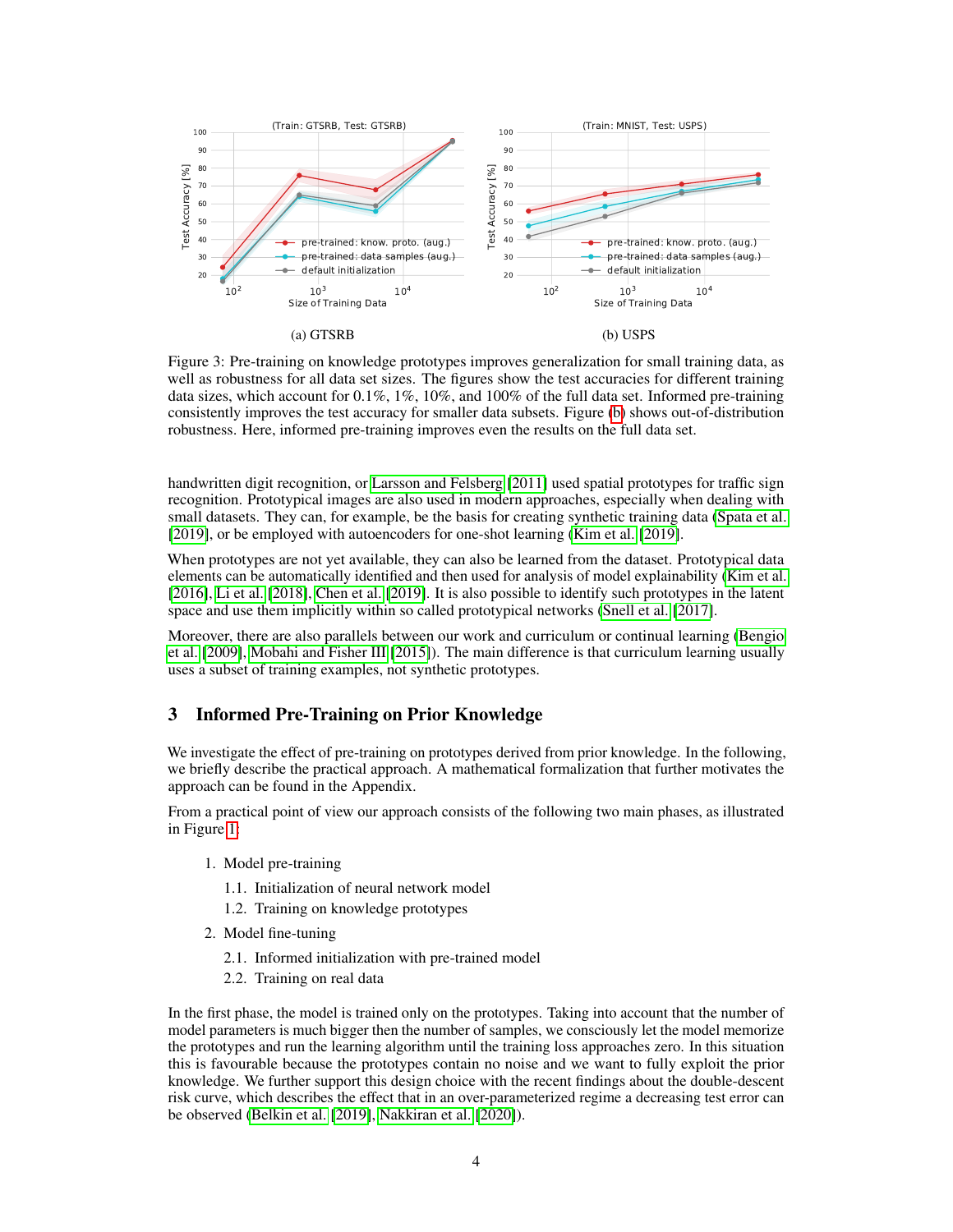<span id="page-4-0"></span>

|                  |                     | Test Accuracies [%], for different Train Data Sizes |                  |                  |                  |  |
|------------------|---------------------|-----------------------------------------------------|------------------|------------------|------------------|--|
| <b>Test Data</b> | <b>Pre-Training</b> | $\approx 0.1\%$                                     | $\approx$ 1%     | $\approx 10\%$   | $100\%$          |  |
| <b>GTSRB</b>     | (default init.)     | $16.61 \pm 1.74$                                    | $65.01 \pm 2.46$ | $58.97 \pm 4.79$ | $94.82 \pm 0.48$ |  |
|                  | know. prototypes    | $19.87 \pm 3.21$                                    | $69.81 \pm 3.89$ | $62.20 \pm 5.07$ | $95.07 \pm 0.73$ |  |
|                  | know. proto. (aug.) | $24.50 \pm 6.61$                                    | $75.96 \pm 3.69$ | $67.89 \pm 5.91$ | $95.53 \pm 0.62$ |  |
|                  | data samples        | $18.18 \pm 2.96$                                    | $65.38 \pm 2.89$ | $61.60 \pm 3.13$ | $94.89 \pm 0.57$ |  |
|                  | data samples (aug.) | $17.69 \pm 4.15$                                    | $64.16 \pm 3.01$ | $55.39 \pm 3.07$ | $95.07 \pm 0.72$ |  |
|                  | mean prototypes     | $17.45 \pm 3.62$                                    | $65.69 \pm 4.57$ | $58.47 \pm 6.54$ | $94.82 \pm 0.79$ |  |
| <b>MNIST</b>     | (default init.)     | $73.00 \pm 3.04$                                    | $89.55 \pm 1.12$ | $97.25 \pm 0.16$ | $98.53 \pm 0.11$ |  |
|                  | know. prototypes    | $72.51 \pm 2.70$                                    | $89.90 \pm 1.12$ | $97.26 \pm 0.15$ | $98.46 \pm 0.18$ |  |
|                  | know. proto. (aug.) | $77.57 \pm 4.26$                                    | $91.77 \pm 0.81$ | $97.16 \pm 0.23$ | $98.69 \pm 0.13$ |  |
|                  | data samples        | $73.38 \pm 3.11$                                    | $89.93 \pm 0.62$ | $97.16 \pm 0.15$ | $98.46 \pm 0.18$ |  |
|                  | data samples (aug.) | $75.43 \pm 4.09$                                    | $90.96 \pm 0.77$ | $97.08 \pm 0.26$ | $98.54 \pm 0.14$ |  |
|                  | mean prototypes     | $69.81 \pm 3.47$                                    | $89.53 \pm 1.19$ | $97.08 \pm 0.26$ | $98.42 \pm 0.22$ |  |
| <b>USPS</b>      | (default init.)     | $41.73 \pm 2.73$                                    | $53.01 \pm 1.83$ | $66.03 \pm 1.99$ | $71.85 \pm 1.38$ |  |
|                  | know. prototypes    | $42.11 \pm 4.82$                                    | $55.06 \pm 2.31$ | $66.93 \pm 1.81$ | $72.68 \pm 1.33$ |  |
|                  | know. proto. (aug.) | $56.00 \pm 2.05$                                    | $65.56 \pm 2.58$ | $71.06 \pm 2.27$ | $76.39 \pm 1.18$ |  |
|                  | data samples        | $41.75 \pm 3.50$                                    | $52.45 \pm 2.83$ | $64.98 \pm 1.58$ | $72.54 \pm 1.83$ |  |
|                  | data samples (aug.) | $47.71 \pm 3.09$                                    | $58.56 \pm 3.40$ | $67.04 \pm 2.99$ | $73.61 \pm 1.56$ |  |
|                  | mean prototypes     | $39.70 \pm 3.24$                                    | $52.10 \pm 2.54$ | $64.76 \pm 2.66$ | $71.78 \pm 1.55$ |  |

Table 1: Test accuracies in % (higher is better) for different training data sizes. We report the mean values and their standard deviations from 10 repetitions. The bold rows highlight the results based on pre-training on knowledge prototypes. The first presents pre-training on only 1 prototype per class, and the second (aug.) presents the results for augmentation with 100 prototypes per class. The same augmentation procedure is applied to the reference method of pre-training on a few random data samples. The first case was trained and tested on GTSRB, the second on MNIST (distinct train / test subsets). The third case was trained on MNIST, but tested on USPS and highlights the improvements in out-of-distribution robustness.

In the second phase, the model is initialized with the pre-trained model and then fine-tuned to the original training data. For both phases, we use the same model architecture and the same hyperparameters.

# 4 Experimental Setup

We demonstrate our approach with experiments on the task of image classification. We employ three different datasets, which are the German Traffic Sign Recognition Benchmark (GTSRB) [\(Stallkamp](#page-10-0) [et al.](#page-10-0) [\[2011\]](#page-10-0)), the widespread handwritten digit database from MNIST [\(LeCun et al.](#page-10-1) [\[2010\]](#page-10-1)), and the related but different digit dataset USPS [\(Hull](#page-9-1) [\[1994\]](#page-9-1)) in order to test for out-of-distribution robustness. We have also done experiments with the NOAA dataset of atmospheric carbon dioxide, CO2 [\(Dlugokencky and Tans](#page-9-2) [\[2021\]](#page-9-2)), which can be found in the Appendix. They show that our approach can also be applied to other tasks.

Our goal was to show the benefits of our method with well-known benchmark datasets and standard architectures and hyperparameters. Therefore, in this regard we relied on pre-given standards. For GTSRB we used the AlexNet [\(Krizhevsky et al.](#page-10-15) [\[2012\]](#page-10-15)) and for MNIST the LeNet-5 convolutional neural network architecture [\(LeCun et al.](#page-10-16) [\[1998\]](#page-10-16)). We have also tested our method on several additional architectures, to confirm that the observed effects generalize to other setups. These additional results , as well as more details on the datasets, as well as the used model architectures, hyperparameters, learning algorithms, and computing infrastructure are given in Appendix.

We repeat every experiment run for 10 times, and for every run we redo both the pre-training and the fine-tuning. The repetitions differ in the random initialization of the pre-training phase, as well as in the split into training and validation data for the fine-tuning phase. We run the fine-tuning for a fixed budget of 10 training epochs and apply no early stopping or other regularization. Although the 10 epochs are enough to reach a sufficient convergence, we also run extended experiments for 100 epochs for which results can be found in Appendix.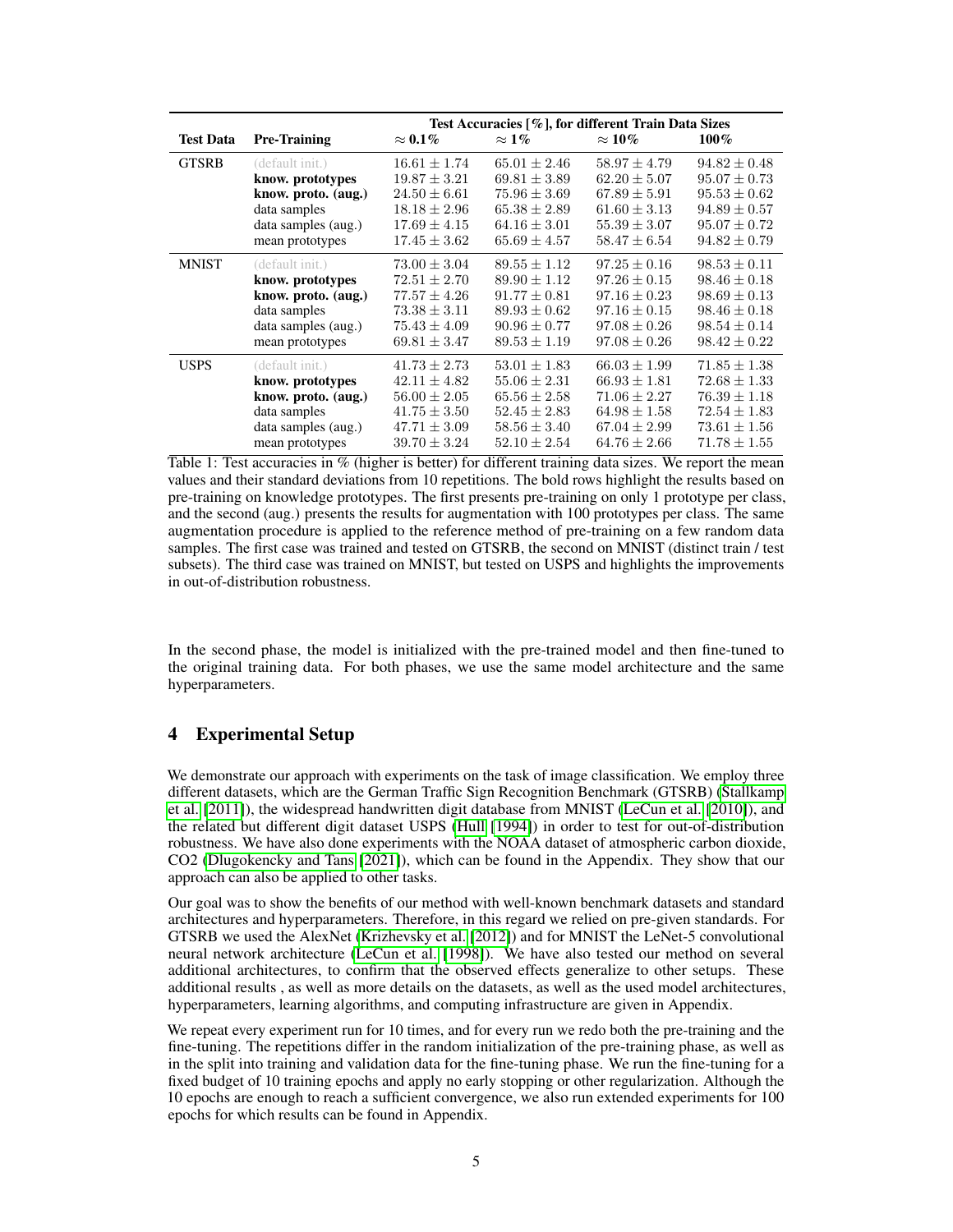We evaluate the results for four different training data sizes:  $100\%$ ,  $10\%$ ,  $1\%$ , and  $0.1\%$ . For MNIST this means: 50,000 / 5,000 / 500 / 50 data items. For GTSRB we create the shares through dividing by 8: 37,890 / 4710 / 592 / 74. The exact numbers result from maintaining the organization into image tracks (30 images each) for the larger two, and permitting the use of individual images for the smaller two data subsets. The number of training epochs is increased anti-proportionally to keep the number of totally seen data elements per training comparable for all sizes. The smallest data subsets can be considered to be in the few shot data regime, because it contains only a handful of elements per label.

# 4.1 Pre-Training on Prototypes

We run the pre-training on a small set of only one prototype per class. After fine-tuning on the original training data we evaluate the accuracy on the test data. We compare the results based on pre-training on knowledge prototypes to default initialization but also to pre-training on the same number of data samples. This allows us to differentiate the benefits of informed transfer learning from the pure advances from the learning algorithm. We also compare pre-training on alternative prototypes, which we compute as the mean image for every class. Finally, we also investigate geometric augmentation of the prototypes from 1 up to 100 prototypes per class.

For GTSRB, we utilized publicly available templates of traffic sign symbols for the knowledge prototypes. In fact, we simply recycled the symbols from the official GTSRB result analysis application. A subset of 10 from the original 43 classes can be found in the Appendix.For MNIST, we employ the deformable graph prototypes from [Hastie and Tibshirani](#page-9-13) [\[1994\]](#page-9-13). For this we simply made a screenshot and increased the line width so that edges and nodes are smooth and transform them into images. These are depicted in the Appendix.

# 5 Results

Our experiments show that informed pre-training on knowledge prototypes leads to a learning speedup, improved generalization for small training data, and to improved robustness. We observe that these benefits result from transfer learning of late layers. Finally, we compare informed pre-training to other informed learning strategies. In the following we present the results on each of these findings.

# 5.1 Learning Speed-Up

Figure [2](#page-2-0) depicts the learning curves for our experiments on the GTSRB dataset. Figure [2a](#page-2-0) shows the training loss. When using the default initialization, it exhibits a bumpy pattern and only converges irregularly. This suggests that several distinct local minima are traversed before settling on the final parameters. In contrast, after pre-training on knowledge prototypes, the loss shows a direct and smooth convergence. This indicates that the model is initialized in a more favourable region of the loss landscape. We further compare our approach to pre-training on data samples. Although it leads to a slight speed-up, pre-training on knowledge prototypes is significantly faster. This shows that the benefits are not only due to the higher number of training iterations but indeed to the use of knowledge prototypes. The learning speed-up is also reflected in a better validation accuracy after fewer iterations, as shown in Figure [2b.](#page-2-0) For small training data, the accuracy reaches a higher value, as depicted in Figure [2c](#page-2-0) and further discussed in Section [5.2.](#page-6-0) Learning curves for MNIST can be found in the AppendixAll in all, these accuracy improvements, i.e., a improved start, a steeper slope and a higher asymptote, agree with those that can generally be expected from successful transfer learning, as summarized by [Torrey and Shavlik](#page-10-17) [\[2010\]](#page-10-17).

The initial loss in the very first fine-tuning iteration after pre-training can be larger than from random initialization, but it immediately recovers and reaches a better minimum. We interpret this as follows: Pre-training can lead to an initialization in a region of the loss function that is unlikely to reach by the learning algorithm, but which is already close to the optimum. This effect is clearly visible in the respective Figure in the Appendix. We argue that pre-training on knowledge prototypes reflects the overall structure of the main learning task. In particular, pre-training is an easier to solve problem and that the model that minimizes the training loss on the knowledge prototypes is close to the one that minimizes the training loss on the target data. This interpretation can be likened to continuation methods, where a non-convex optimization problem is transformed into a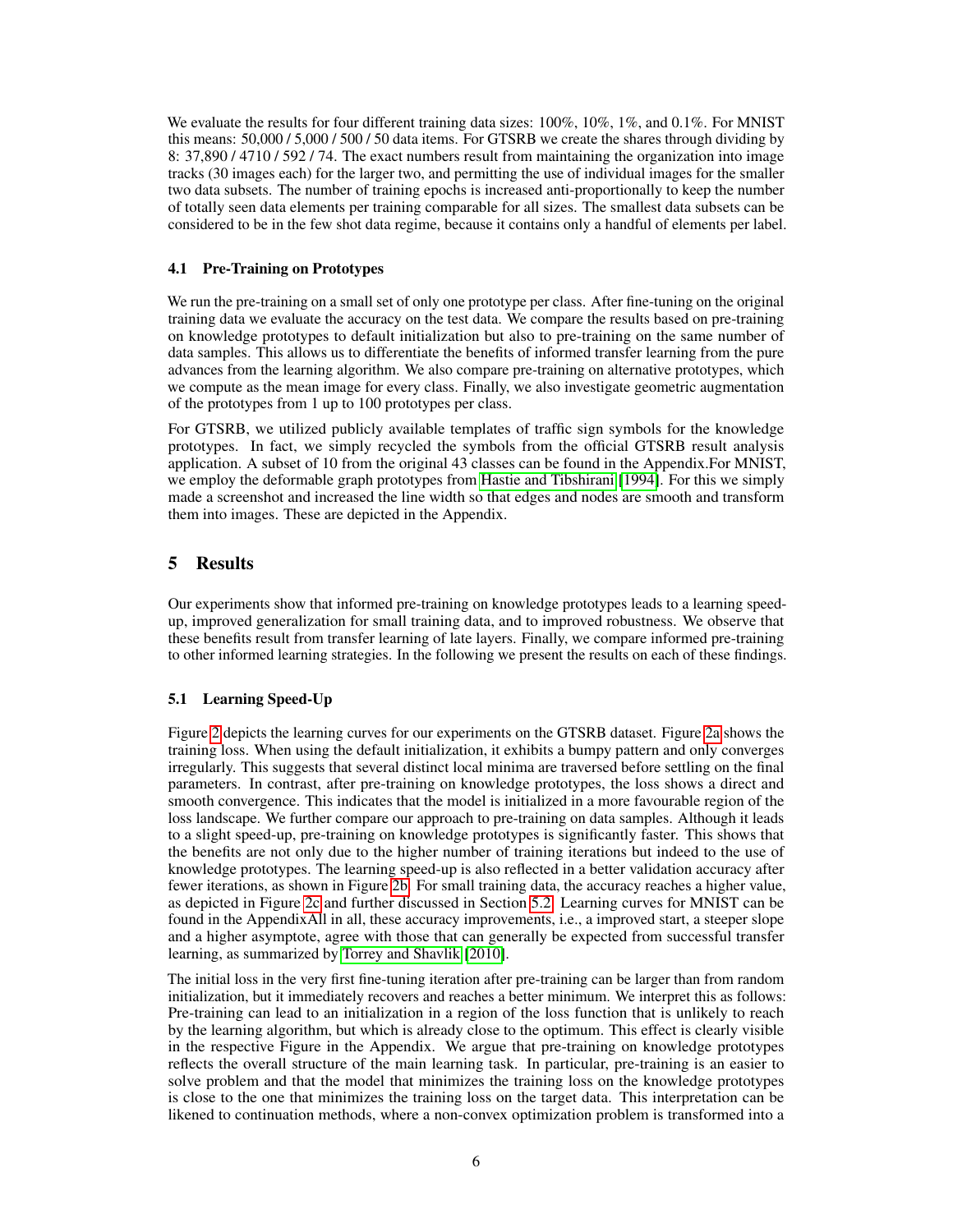<span id="page-6-1"></span>

Figure 4: Test accuracy after pre-training with respect to number of prototypes per class. We started with 1 prototypes per class, then applied augmentations up until 100 prototypes per class.

convex optimization problem and then gradually converted back while following the path of the minimizer [\(Bengio et al.](#page-9-15) [\[2009\]](#page-9-15), [Mobahi and Fisher III](#page-10-13) [\[2015\]](#page-10-13)).

#### <span id="page-6-0"></span>5.2 Improved Generalization and Robustness

One motivation for the integration of prior knowledge into machine learning is to alleviate the problem of little training data. We thus run experiments for different training data sizes in the model fine-tuning step. Figure [3](#page-3-0) visualizes the resulting test accuracies and Table [1](#page-4-0) shows the complete results. For GTSRB, informed pre-training improves the final test accuracy by around 8-11% compared to default initialization for the small training data sizes (0.1-10% of the original data, i.e. , from below 100 to a few thousand images). For MNIST, the improvements for the smallest data set are around 4-5%. However, here, the default test accuracy is already on a quite high level although training is performed with only 50 data elements. Obviously, the recognition of greyscale digits is a much simpler problem then the classification of traffic signs. The test accuracies after training on full data sets are slightly better for both GTSRB and MNIST but lie within one standard deviation of the default. This is in line with the findings from [He et al.](#page-9-11) [\[2019\]](#page-9-11) that for large datasets, training from random initialization can converge to the pre-trained solution.

As a side note, please note that for GTSRB the zig-zag pattern is due to the data set organization itself. The 0.1% and 1% data subsets consist of individual images, whereas the 10% and 100% data consists of image scene tracks with 30 elements. Therefore the 1% data subset contains more different scenes and can lead to a better test accuracy.

Figure [3b](#page-3-0) shows the out-of-distribution robustness for models trained on MNIST with respect to their accuracy on the USPS dataset [\(Hull](#page-9-1) [\[1994\]](#page-9-1)). This dataset consists of handwritten digit images as well, but they stem from a different underlying data distribution. Potential domain shifts between training and target data are a challenge in machine learning and it is desirable that a trained model is robust to out-of-distribution data. In our experiments, we observe that pre-training on knowledge prototypes improves the accuracy for the smallest data set by nearly 15%. What is even more remarkable is that it also improves the model that was trained on the full data set by about 5%. This substantiates that our proposed approach can significantly improve robustness.

We investigated augmentation of the knowledge prototypes. Although even pre-training on only one prototype per class leads to improvements, it can be significantly increased through geometric augmentations. MNIST prototypes were augmented with random 2D perspective transformations (e.g. rescaling, rotation, shearing), GTSRB prototypes with plausible random affine transformations: Rescaling, small translations, rotation up to 5 degree. Figure [4](#page-6-1) shows that augmenting knowledge prototypes is highly successful, whereas augmenting data samples can even lead to deterioration. More results on the augmentation effect can be found in the Appendix

### 5.3 Transfer Learning of Semantic Layers

The goal of this experiment is to better understand the effect of informed pre-training. For regular data-based pre-training, e.g., on ImageNet, the improvement results from the transfer of early neural network layers, representing low-level, statistical features [\(Yosinski et al.](#page-11-2) [\[2014\]](#page-11-2)). This raises the question, which network layers are responsible for performance gains when using knowledge prototypes. We design an experiment to analyze the importance of individual network layers for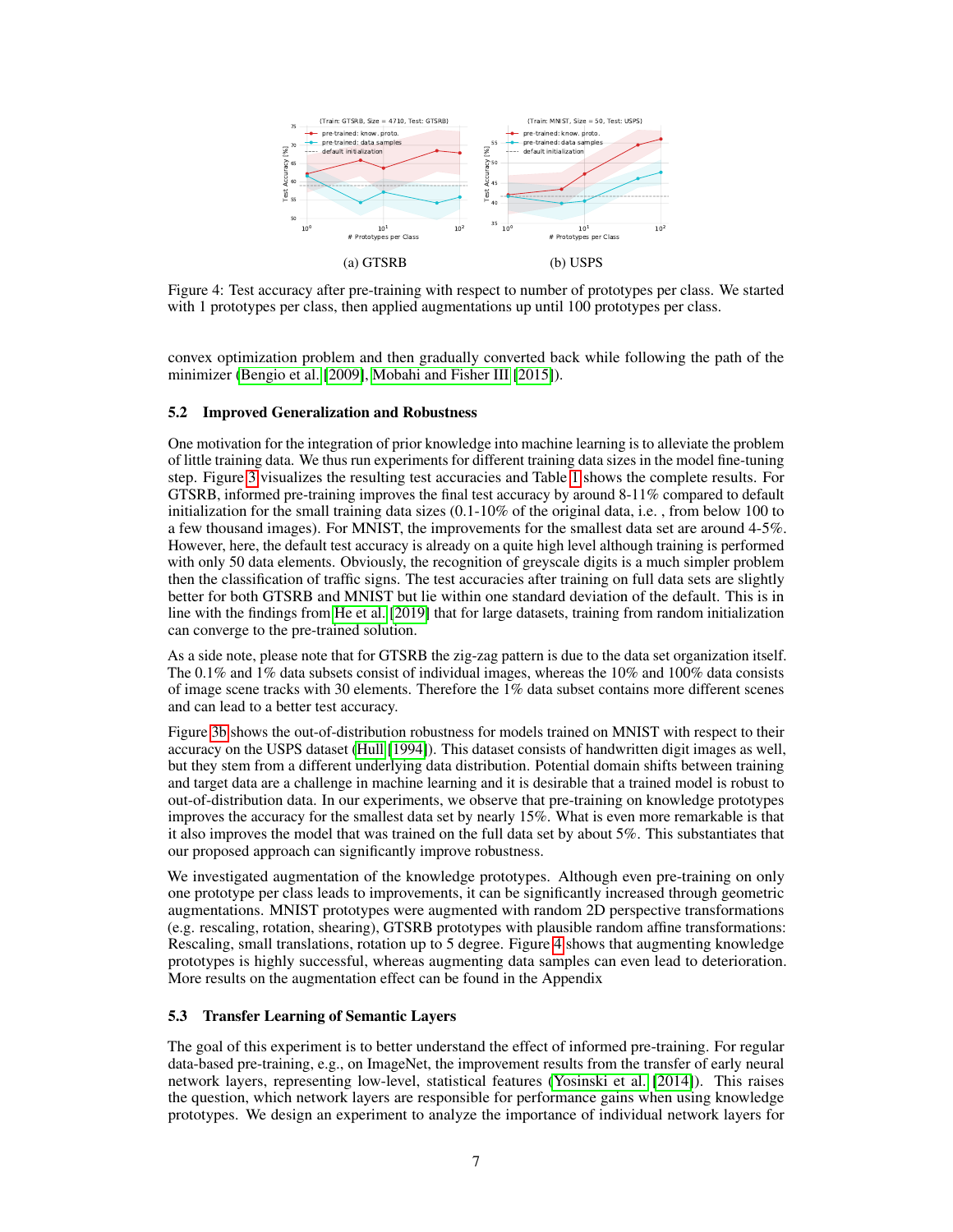<span id="page-7-0"></span>

Figure 5: Importance of individual network layers obtained by different pre-training types. The figure shows results for training the AlexNet architecture, which has 8 layers. Here, after different pre-training schemes [\(a\)](#page-7-0)  $-$  [\(c\)](#page-7-0) only the first k layers are transferred. (a) The network is pre-trained on knowledge prototypes using 100 augmented prototypes per class. [\(b\)](#page-7-0) Results for a network that is pre-trained on the ImageNet dataset. [\(c\)](#page-7-0) Combining both types by using a model pre-trained on ImageNet for the initialization of a subsequent pre-training on knowledge prototypes. The experiment shows that knowledge-based pre-training has an additional and complementary effect to traditional data-based pre-training.

<span id="page-7-1"></span>

| <b>Pre-Training</b>            | $\approx 0.1\%$ | $\approx$ 1%   | $\approx 10\%$ | $100\%$        |
|--------------------------------|-----------------|----------------|----------------|----------------|
| (default init.)                | $16.61 + 1.74$  | $65.01 + 2.46$ | $58.97 + 4.79$ | $94.82 + 0.48$ |
| know. proto. (aug.)            | $24.50 + 6.61$  | $75.96 + 3.69$ | $67.89 + 5.91$ | $95.53 + 0.62$ |
| imagenet                       | $28.50 + 1.12$  | $76.31 + 1.71$ | $62.25 + 3.75$ | $96.92 + 0.34$ |
| imagenet + know. proto. (aug.) | $41.72 + 2.72$  | $85.48 + 1.85$ | $74.37 + 3.44$ | $97.27 + 0.21$ |

Table 2: Test accuracies in % for different train data sizes and pre-training on knowledge prototypes vs. pre-training on ImageNet. Knowledge-based pre-training leads to additional improvements in test accuracy (up to 13% for the small-data scenario).

transferring learning performance. Our results reveal that for knowledge-based pre-training, the improvement arises from the transfer of mid to late network layers, which represent rather high-level, semantic features.

As before, we pre-train a neural network on knowledge prototypes but proceed training with only a specific part of the pre-trained model reusing it for informed initialization. In particular, we only reuse the first  $k$  layers. I.e., the pre-trained model is truncated after layer  $k$ . The remaining layers are re-initialized with the default random procedure. We use the GTSRB dataset and the AlexNet architecture, which has a total of eight layers resulting in nine partitioning cases. Thus,  $k = 0$ corresponds to a random initialization of all layers and  $k = 8$  to deploying the full pre-trained model. For each case, we perform a separate fine-tuning and then evaluate the test accuracy. As the effect of pre-training becomes especially apparent in the early training phase, we deliberately evaluate the test accuracy after the first epoch.

Figure [5](#page-7-0) shows the results of this transfer learning experiment for the small GTSRB subset (1%) and for three different types of pre-training. As the effect of pre-training becomes especially apparent in the early training phase, we deliberately evaluate the test accuracy after the first epoch for the full training set, which correspond to 64 Epochs for the small data set. Each subfigure presents the test accuracy of the fine-tuned model if layers 1 to  $k$  are initialized with the pre-trained model. The inserted bar charts highlight the performance gain due to the transfer of the layers preceding layer k. Figure [5a](#page-7-0) shows the results for our pre-training on knowledge prototypes. We learn that the test accuracy of the fine-tuned model is improved when the deep layers containing high-level semantic features are transferred. In the literature, the effect of pre-training visual models is attributed to the transfer of early network layers while our results show that with informed initialization high-level features from the late layers are carried over.

Figure [5b](#page-7-0) shows the results for the same experimental procedure but for pre-training on ImageNet. We see that the performance gain is the result of a transfer of the early network layers accounting for general low-level image features (as e.g. described by [Yosinski et al.](#page-11-2) [\[2014\]](#page-11-2)). Figure [5b](#page-7-0) also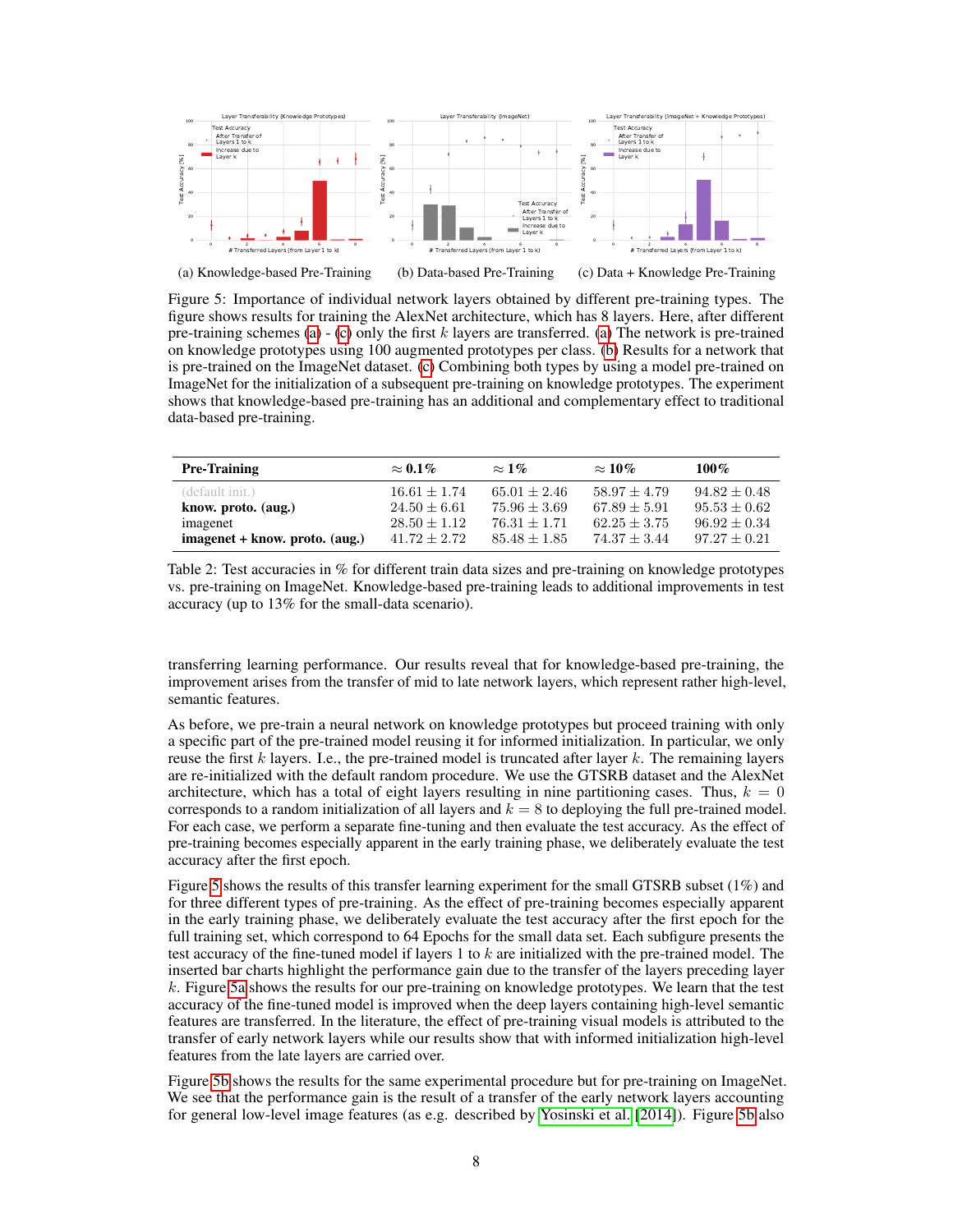<span id="page-8-0"></span>

Figure 6: Improvements in test accuracy for informed pre-training (pre-training on prototypes), informed learning (concurrent learning on data and prototypes), as well as combined informed pre-training and learning.

reveals that the maximum test accuracy is achieved when the first five layers are transferred while transferring further layers even leads to a slight deterioration.

Our results suggest that the two pre-training types have complementary strengths. Data-based pretraining is well suited for transferring low-level features whereas our knowledge-based pre-training lends itself well for informed transfer of high-level semantic features. We therefore investigate a third pre-training method that consists of two pre-training phases initializing the first five layers with a regular ImageNet-pretraining and subsequently pre-training on knowledge prototypes. The layer transferability for this approach is illustrated in Figure [5c.](#page-7-0) As it depicts the contribution of the layers from knowledge-based pre-training, we again measure the largest gains truncating the late layers, albeit with a slight shift to the middle. However, even more remarkable, a subsequent knowledge-based pre-training can further improve pre-training on ImageNet as reported in Table [2.](#page-7-1)

#### 5.4 Informed Learning

Finally, we have also tested other forms of informed learning. We injected the knowledge prototypes in the training data itself and trained models concurrently on both. We also combined informed pre-training and this informed learning. The results are illustrated in Figure [6.](#page-8-0) The complete results can be found in the Appendix. It shows that not only pre-training, but also the concurrent learning can improve test accuracy. However, for the training on very small MNIST data, the pure pre-training leads to the better results. Otherwise, combined informed pre-training and learning yields the best results. All in all, this experiment shows that the proposed utilization of knowledge prototypes leads to significant improvements and can go way beyond pre-training. An advantage of pre-training, which is not reflected in this experiment, is the following: Knowledge can also change over time. If we first pre-train on knowledge and then refine to real data observations, the inductive bias is less strong and still allows the flexibility to adapt.

### 6 Conclusion

We proposed informed pre-training on prior knowledge and found that it speeds up the training process and improves both out-of-distribution robustness and generalization, in particular in situations with little training data. We showed that knowledge-based pre-training has novel and complementary strengths to traditional data-based pre-training. While for the latter the transfer learning mainly affects the early network layers, for informed transfer learning the late network layers, which often represent semantic features, are most relevant. This is an interesting insight, which also seems to agree with the notion from cognitive sciences [\(Minsky](#page-10-18) [\[1991\]](#page-10-18), [Chipman and Meyrowitz](#page-9-17) [\[2012\]](#page-9-17)) that semantic prior knowledge is most useful when the lower-level connections have already been learned. A huge advantage of our method is that not domain specific and can be applied to various knowledge representations types and domains. However, a potential challenge is the transformation of formal knowledge into prototypes. For scientific and visual domains technique like rendering and simulation are available. For other domains like language modelling the transformation might require more research. Therefore as future research we see the application to more sophisticated knowledge types. For example, one could use graph structures or high-dimensional geometrical models that are otherwise used for synthetic data generation (such as by [Schwarz and Behnke](#page-10-19) [\[2020\]](#page-10-19)) and employ them as knowledge prototypes for informed initialization.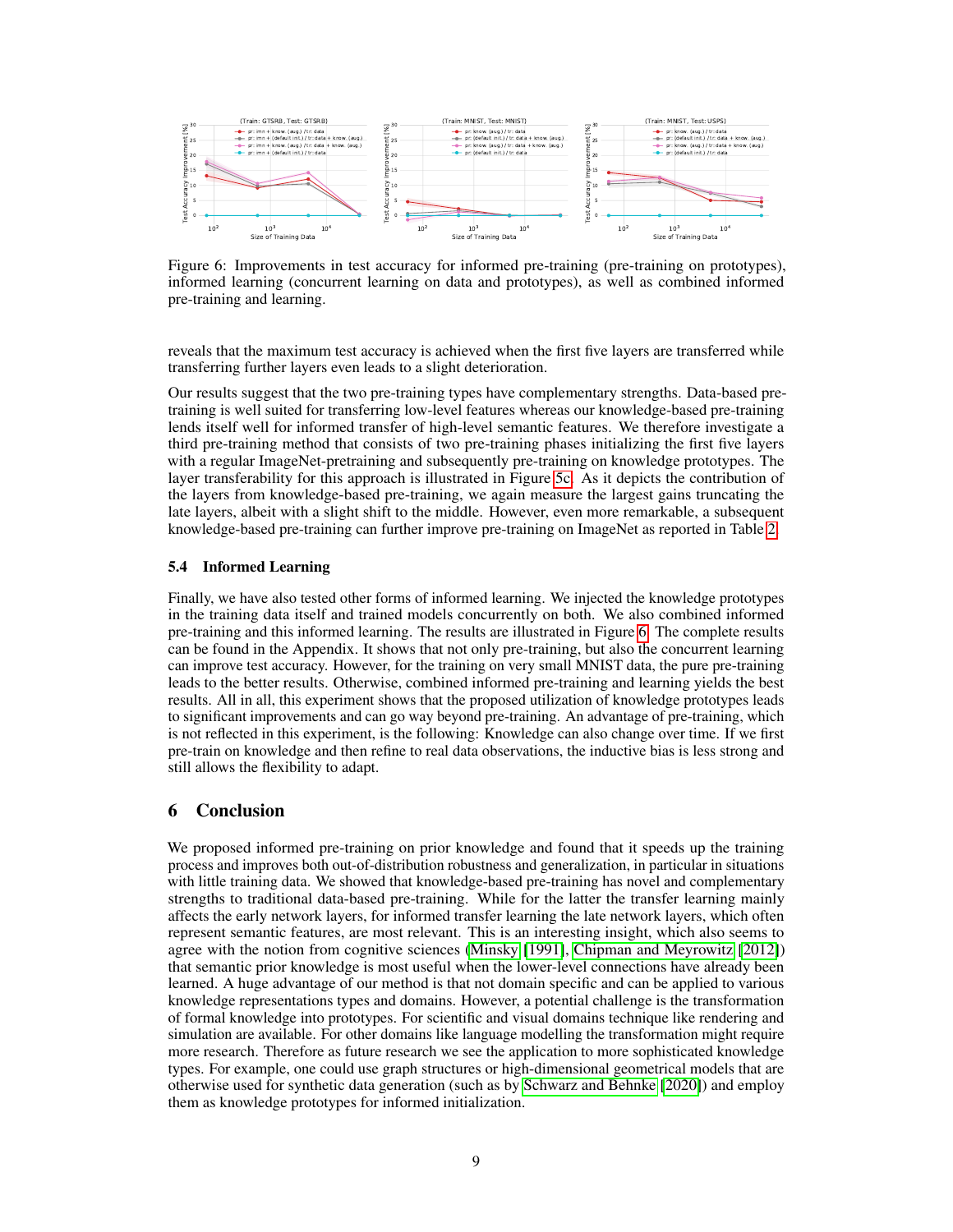# References

- <span id="page-9-4"></span>P. W. Battaglia, J. B. Hamrick, V. Bapst, A. Sanchez-Gonzalez, V. Zambaldi, M. Malinowski, A. Tacchetti, D. Raposo, A. Santoro, R. Faulkner, et al. Relational Inductive Biases, Deep Learning, and Graph Networks. *arXiv preprint arXiv:1806.01261*, 2018.
- <span id="page-9-16"></span>M. Belkin, D. Hsu, S. Ma, and S. Mandal. Reconciling Modern Machine-Learning Practice and the Classical Bias–Variance Trade-Off. *Proceedings of the National Academy of Sciences*, 116(32): 15849–15854, 2019.
- <span id="page-9-15"></span>Y. Bengio, J. Louradour, R. Collobert, and J. Weston. Curriculum Learning. In *International Conference on Machine Learning*, pages 41–48, 2009.
- <span id="page-9-14"></span>C. Chen, O. Li, D. Tao, A. Barnett, C. Rudin, and J. K. Su. This looks like that: Deep learning for interpretable image recognition. *Advances in Neural Information Processing Systems*, pages 8930–8941, 2019.
- <span id="page-9-17"></span>S. Chipman and A. L. Meyrowitz. *Foundations of knowledge acquisition: Cognitive models of complex learning*, volume 194. Springer Science & Business Media, 2012.
- <span id="page-9-9"></span>J. Deng, W. Dong, R. Socher, L.-J. Li, K. Li, and L. Fei-Fei. ImageNet: A Large-Scale Hierarchical Image Database. In *Conference on Computer Vision and Pattern Recognition*, pages 248–255, 2009.
- <span id="page-9-3"></span>M. Diligenti, M. Gori, and C. Sacca. Semantic-Based Regularization for Learning and Inference. *Artificial Intelligence*, 244:143–165, 2017.
- <span id="page-9-2"></span>E. Dlugokencky and P. Tans. Trends in atmospheric carbon dioxide, global monthly mean co2, gml.noaa.gov/ccgg/trends/, 2021. URL <gml.noaa.gov/ccgg/trends/>.
- <span id="page-9-8"></span>D. Erhan, P.-A. Manzagol, Y. Bengio, S. Bengio, and P. Vincent. The Difficulty of Training Deep Architectures and the Effect of Unsupervised Pre-Training. In *Artificial Intelligence and Statistics*, pages 153–160, 2009.
- <span id="page-9-6"></span>X. Glorot and Y. Bengio. Understanding the Difficulty of Training Deep Feedforward Neural Networks. In *International Conference on Artificial Intelligence and Statistics*, pages 249–256, 2010.
- <span id="page-9-5"></span>N. M. Gürel, X. Qi, L. Rimanic, C. Zhang, and B. Li. Knowledge enhanced machine learning pipeline against diverse adversarial attacks. In *International Conference on Machine Learning*, 2021.
- <span id="page-9-13"></span>T. Hastie and R. Tibshirani. Handwritten digit recognition via deformable prototypes. In *Statistics and Data Analysis Research Department, AT&T Bell Laboratories*, 1994.
- <span id="page-9-7"></span>K. He, X. Zhang, S. Ren, and J. Sun. Delving deep into rectifiers: Surpassing human-level performance on imagenet classification. In *Proceedings of the IEEE international conference on computer vision*, pages 1026–1034, 2015.
- <span id="page-9-11"></span>K. He, R. Girshick, and P. Dollár. Rethinking imagenet pre-training. In *International Conference on Computer Vision*, pages 4918–4927, 2019.
- <span id="page-9-0"></span>D. Hendrycks and T. Dietterich. Benchmarking neural network robustness to common corruptions and perturbations. In *International Conference on Learning Representations*, 2019. URL [https:](https://openreview.net/forum?id=HJz6tiCqYm) [//openreview.net/forum?id=HJz6tiCqYm](https://openreview.net/forum?id=HJz6tiCqYm).
- <span id="page-9-12"></span>D. Hendrycks, K. Lee, and M. Mazeika. Using pre-training can improve model robustness and uncertainty. In *International Conference on Machine Learning*, pages 2712–2721, 2019.
- <span id="page-9-10"></span>M. Huh, P. Agrawal, and A. A. Efros. What makes imagenet good for transfer learning? *arXiv preprint arXiv:1608.08614*, 2016.
- <span id="page-9-1"></span>J. J. Hull. A database for handwritten text recognition research. *IEEE Transactions on Pattern Analysis and Machine Intelligence*, 16(5):550–554, 1994.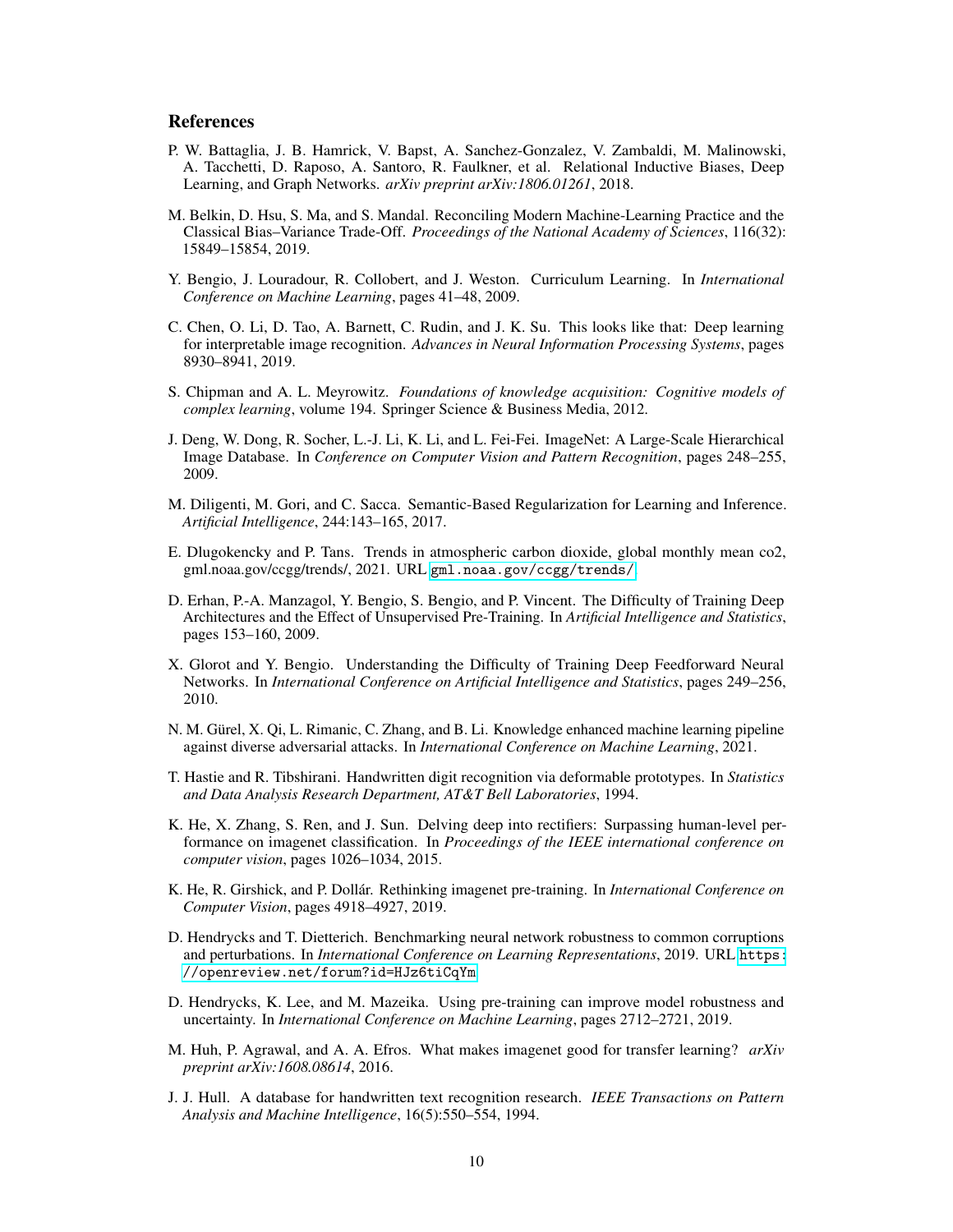- <span id="page-10-5"></span>G. E. Karniadakis, I. G. Kevrekidis, L. Lu, P. Perdikaris, S. Wang, and L. Yang. Physics-informed machine learning. *Nature Reviews Physics*, 3(6):422–440, 2021.
- <span id="page-10-10"></span>B. Kim, O. Koyejo, and R. Khanna. Examples are not enough, learn to criticize! criticism for interpretability. *Advances in Neural Information Processing Systems*, pages 2280–2288, 2016.
- <span id="page-10-9"></span>J. Kim, T.-H. Oh, S. Lee, F. Pan, and I. S. Kweon. Variational prototyping-encoder: One-shot learning with prototypical images. In *Conference on Computer Vision and Pattern Recognition*, pages 9462–9470, 2019.
- <span id="page-10-15"></span>A. Krizhevsky, I. Sutskever, and G. E. Hinton. Imagenet classification with deep convolutional neural networks. *Advances in Neural Information Processing Systems*, pages 1097–1105, 2012.
- <span id="page-10-7"></span>F. Larsson and M. Felsberg. Using fourier descriptors and spatial models for traffic sign recognition. In *Scandinavian Conference on Image Analysis*, pages 238–249, 2011.
- <span id="page-10-16"></span>Y. LeCun, L. Bottou, Y. Bengio, and P. Haffner. Gradient-based learning applied to document recognition. *Proceedings of the IEEE*, 86(11):2278–2324, 1998.
- <span id="page-10-1"></span>Y. LeCun, C. Cortes, and C. Burges. Mnist handwritten digit database. *ATT Labs [Online]*, 2, 2010.
- <span id="page-10-11"></span>O. Li, H. Liu, C. Chen, and C. Rudin. Deep learning for case-based reasoning through prototypes: A neural network that explains its predictions. In *AAAI Conference on Artificial Intelligence*, volume 32, 2018.
- <span id="page-10-18"></span>M. L. Minsky. Logical versus analogical or symbolic versus connectionist or neat versus scruffy. *AI Magazine*, 12(2):34–34, 1991.
- <span id="page-10-13"></span>H. Mobahi and J. Fisher III. A theoretical analysis of optimization by gaussian continuation. In *AAAI Conference on Artificial Intelligence*, volume 29, 2015.
- <span id="page-10-14"></span>P. Nakkiran, G. Kaplun, Y. Bansal, T. Yang, B. Barak, and I. Sutskever. Deep double descent: Where bigger models and more data hurt. In *International Conference on Learning Representations*. OpenReview.net, 2020.
- <span id="page-10-6"></span>B. Neyshabur, H. Sedghi, and C. Zhang. What is being transferred in transfer learning? *arXiv preprint arXiv:2008.11687*, 2020.
- <span id="page-10-3"></span>P. Niyogi, F. Girosi, and T. Poggio. Incorporating prior information in machine learning by creating virtual examples. *Proceedings of the IEEE*, 86(11):2196–2209, 1998.
- <span id="page-10-19"></span>M. Schwarz and S. Behnke. Stillleben: Realistic scene synthesis for deep learning in robotics. In *2020 IEEE International Conference on Robotics and Automation (ICRA)*, pages 10502–10508. IEEE, 2020.
- <span id="page-10-12"></span>J. Snell, K. Swersky, and R. Zemel. Prototypical networks for few-shot learning. *Advances in neural information processing systems*, pages 4077–4087, 2017.
- <span id="page-10-8"></span>D. Spata, D. Horn, and S. Houben. Generation of natural traffic sign images using domain translation with cycle-consistent generative adversarial networks. In *Intelligent Vehicles Symposium*, pages 702–708, 2019.
- <span id="page-10-0"></span>J. Stallkamp, M. Schlipsing, J. Salmen, and C. Igel. The German Traffic Sign Recognition Benchmark: A multi-class classification competition. In *International Joint Conference on Neural Networks*, pages 1453–1460, 2011.
- <span id="page-10-4"></span>R. Stewart and S. Ermon. Label-free supervision of neural networks with physics and domain knowledge. In *AAAI Conference on Artificial Intelligence*, volume 31, 2017.
- <span id="page-10-17"></span>L. Torrey and J. Shavlik. Transfer learning. In *Handbook of Research on Machine Learning Applications and Trends: Algorithms, Methods, and Techniques*, pages 242–264. IGI Global, 2010.
- <span id="page-10-2"></span>V. Vapnik. *The Nature of Statistical Learning Theory*. Springer Science & Business Media, 1995.